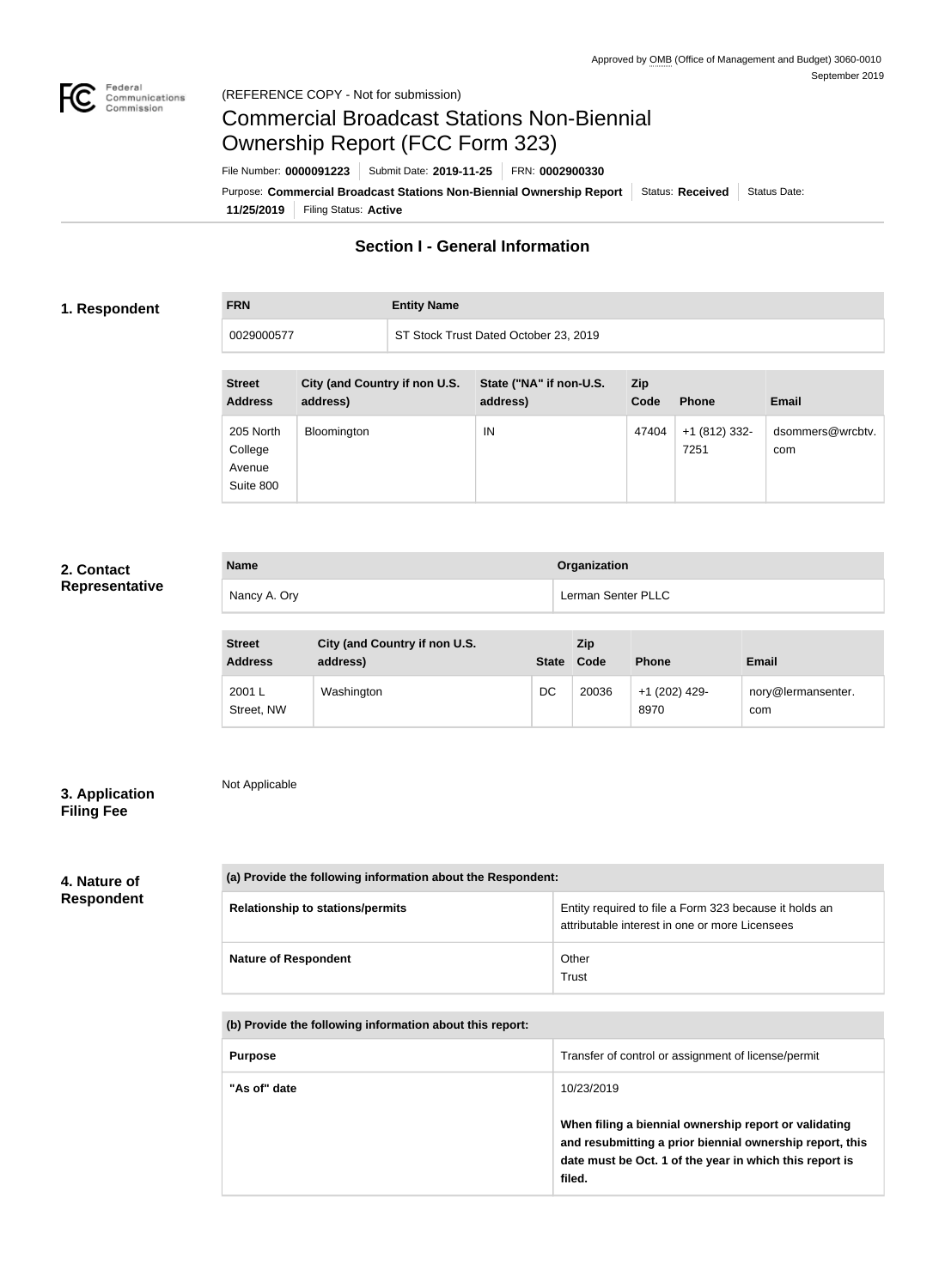**5. Licensee(s) /Permittees(s) and Station(s) /Permit(s)**

**Respondent is filing this report to cover the following Licensee(s)/Permittee(s) and station(s)/permit(s):**

| Licensee/Permittee Name |                      | <b>FRN</b> |
|-------------------------|----------------------|------------|
|                         | Sarkes Tarzian, Inc. | 0002900330 |

| Fac. ID No. | <b>Call Sign</b> | <b>City</b>        | <b>State</b> | <b>Service</b> |
|-------------|------------------|--------------------|--------------|----------------|
| 8080        | <b>WGBJ</b>      | <b>AUBURN</b>      | IN           | FM             |
| 59131       | <b>WGCL</b>      | <b>BLOOMINGTON</b> | IN           | AM             |
| 59132       | WAJI             | <b>FORT WAYNE</b>  | IN           | FM             |
| 59134       | <b>WLDE</b>      | <b>FORT WAYNE</b>  | IN           | FM             |
| 59137       | <b>WRCB</b>      | <b>CHATTANOOGA</b> | <b>TN</b>    | <b>DTV</b>     |
| 59139       | <b>KTVN</b>      | <b>RENO</b>        | <b>NV</b>    | <b>DTV</b>     |
| 59141       | <b>WTTS</b>      | <b>BLOOMINGTON</b> | IN           | <b>FM</b>      |

#### **Section II – Non-Biennial Ownership Information**

Licensee/Permittee Respondents should list all contracts and other instruments set forth in 47 C.F.R. Section 73.3613(a) through (c) for the facility or facilities listed on this report. In addition, attributable Local Marketing Agreements (LMAs) and attributable Joint Sales Agreements (JSAs) must be disclosed by the licensee of the brokering station on its ownership report. If the agreement is an attributable LMA, an attributable JSA, or a network affiliation agreement, check the appropriate box. Otherwise, select "Other." Non-Licensee/Permittee Respondents should select "Not Applicable" in response to this question.

Not Applicable.

**2. Ownership Interests**

**1. 47 C.F.R. Section 73.3613** 

**and Other Documents**

> **(a)** Ownership Interests. This Question requires Respondents to enter detailed information about ownership interests by generating a series of subforms. Answer each question on each subform. The first subform listing should be for the Respondent itself. If the Respondent is not a natural person, also list each of the officers, directors, stockholders, non-insulated partners, non-insulated members, and any other persons or entities with a direct attributable interest in the Respondent pursuant to the standards set forth in 47 C.F.R. Section 73.3555. (A "direct" interest is one that is not held through any intervening companies or entities.) List each interest holder with a direct attributable interest in the Respondent separately.

> Leave the percentage of total assets (Equity Debt Plus) field blank for an interest holder unless that interest holder has an attributable interest in the Respondent solely on the basis of the Commission's Equity Debt Plus attribution standard, 47 C.F.R. Section 73.3555, Note 2(i).

In the case of vertical or indirect ownership structures, list only those interests in the Respondent that also represent an attributable interest in the Licensee(s) or Permittee(s) for which the report is being submitted.

Entities that are part of an organizational structure that includes holding companies or other forms of indirect ownership must file separate ownership reports. In such a structure do not report, or file a separate report for, any interest holder that does not have an attributable interest in the Licensee(s) or Permittee(s) for which the report is being submitted.

Please see the Instructions for further detail concerning interests that must be reported in response to this question.

The Respondent must provide an FCC Registration Number for each interest holder reported in response to this question. Please see the Instructions for detailed information and guidance concerning this requirement.

| <b>Ownership Information</b> |                                       |                          |  |  |
|------------------------------|---------------------------------------|--------------------------|--|--|
| <b>FRN</b>                   | 0029000577                            |                          |  |  |
| <b>Entity Name</b>           | ST Stock Trust Dated October 23, 2019 |                          |  |  |
| <b>Address</b>               | PO Box                                |                          |  |  |
|                              | <b>Street 1</b>                       | 205 North College Avenue |  |  |
|                              | <b>Street 2</b>                       | Suite 800                |  |  |
|                              |                                       |                          |  |  |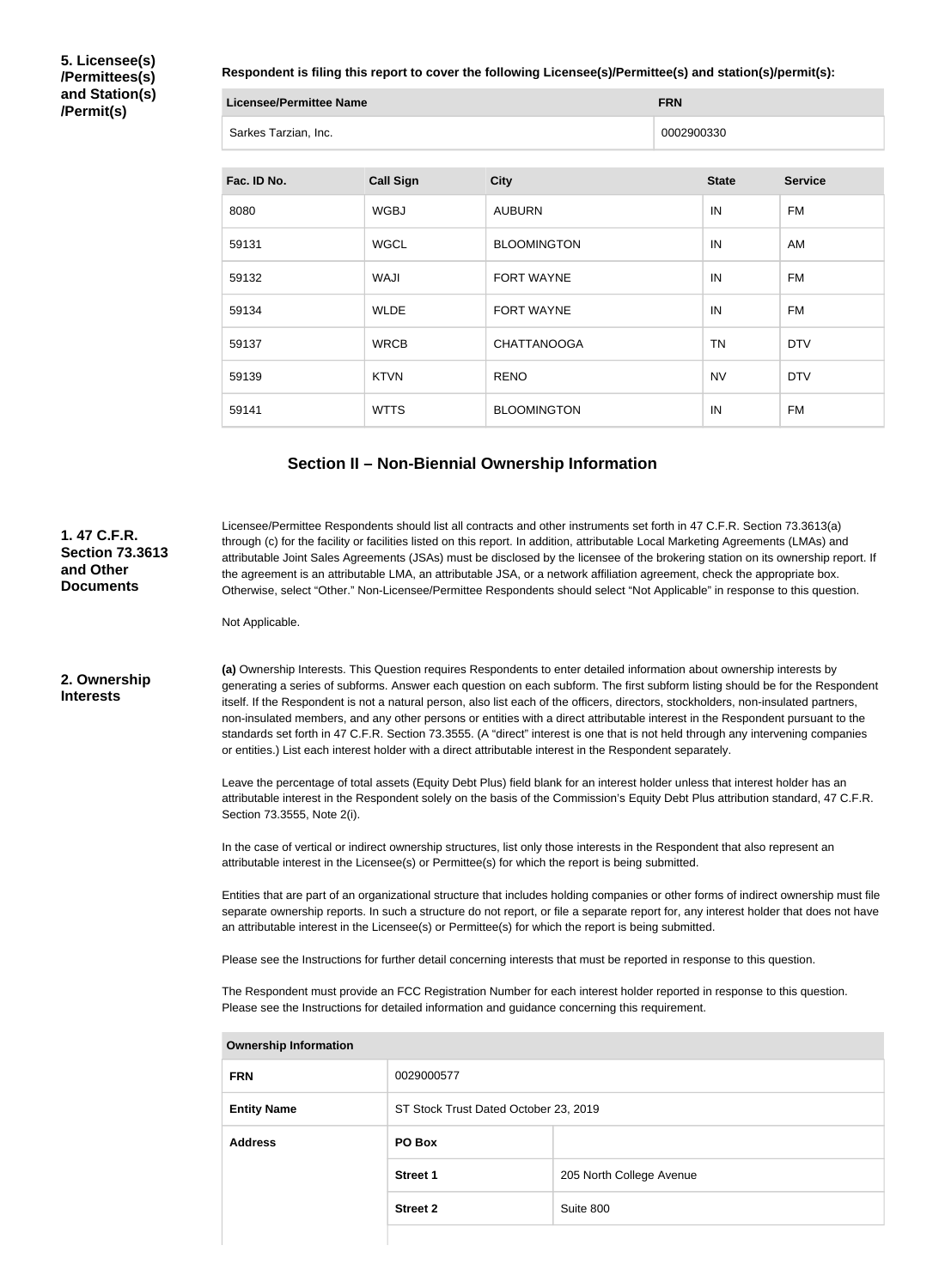|                                                                                                                                         | <b>City</b>                                                                                                                                         | Bloomington          |                                   |  |  |
|-----------------------------------------------------------------------------------------------------------------------------------------|-----------------------------------------------------------------------------------------------------------------------------------------------------|----------------------|-----------------------------------|--|--|
|                                                                                                                                         | State ("NA" if non-U.S.<br>address)                                                                                                                 | IN                   |                                   |  |  |
|                                                                                                                                         | <b>Zip/Postal Code</b>                                                                                                                              | 47404                |                                   |  |  |
|                                                                                                                                         | Country (if non-U.S.<br>address)                                                                                                                    | <b>United States</b> |                                   |  |  |
| <b>Listing Type</b>                                                                                                                     | Respondent                                                                                                                                          |                      |                                   |  |  |
| <b>Positional Interests</b><br>(check all that apply)                                                                                   | Respondent                                                                                                                                          |                      |                                   |  |  |
| <b>Interest Percentages</b><br>(enter percentage values                                                                                 | Voting                                                                                                                                              | 0.0%                 | <b>Jointly Held?</b><br><b>No</b> |  |  |
| from 0.0 to 100.0)                                                                                                                      | <b>Total assets (Equity Debt</b><br>Plus)                                                                                                           | 0.0%                 |                                   |  |  |
| Does interest holder have an attributable interest in one or more broadcast stations<br><b>No</b><br>that do not appear on this report? |                                                                                                                                                     |                      |                                   |  |  |
|                                                                                                                                         |                                                                                                                                                     |                      |                                   |  |  |
| If "No," submit as an exhibit an explanation.                                                                                           | (b) Respondent certifies that any interests, including equity, financial, or voting<br>interests, not reported in this filing are non-attributable. |                      | Yes                               |  |  |

| (c) Does the Respondent or any reported interest holder<br>hold an attributable interest in any newspaper entities in |  |
|-----------------------------------------------------------------------------------------------------------------------|--|
| the same market as any station for which this report is                                                               |  |
| filed, as defined in 47 C.F.R. Section 73.3555?                                                                       |  |
|                                                                                                                       |  |
| If "Yes," provide information describing the interest(s), using                                                       |  |
| EITHER the subform OR the spreadsheet option below.                                                                   |  |
| Respondents with a large number (50 or more) of entries to                                                            |  |
| submit should use the spreadsheet option.                                                                             |  |
|                                                                                                                       |  |
| NOTE: Spreadsheets must be submitted in a special XML                                                                 |  |
| Spreadsheet format with the appropriate structure that is                                                             |  |
| specified in the documentation. For instructions on how to<br>use the spreadsheet option to complete this question    |  |
| (including templates to start with), please Click Here.                                                               |  |
|                                                                                                                       |  |
| If using the subform, leave the percentage of total assets                                                            |  |
| (Equity Debt Plus) field blank for an interest holder unless                                                          |  |
| that interest holder has an attributable interest in the                                                              |  |
| newspaper entity solely on the basis of the Commission's                                                              |  |
| Equity Debt Plus attribution standard, 47 C.F.R. Section                                                              |  |
| 73.3555, Note 2(i). If using an XML Spreadsheet, enter "NA"                                                           |  |
| into the percentage of total assets (Equity Debt Plus) field                                                          |  |
| for an interest holder unless that interest holder has an                                                             |  |
| attributable interest in the newspaper entity solely on the                                                           |  |
| basis of the Commission's Equity Debt Plus attribution                                                                |  |
| standard.                                                                                                             |  |
| The Respondent must provide an FCC Registration Number                                                                |  |
| for each interest holder reported in response to this                                                                 |  |
| question. Please see the Instructions for detailed information                                                        |  |
| and guidance concerning this requirement.                                                                             |  |